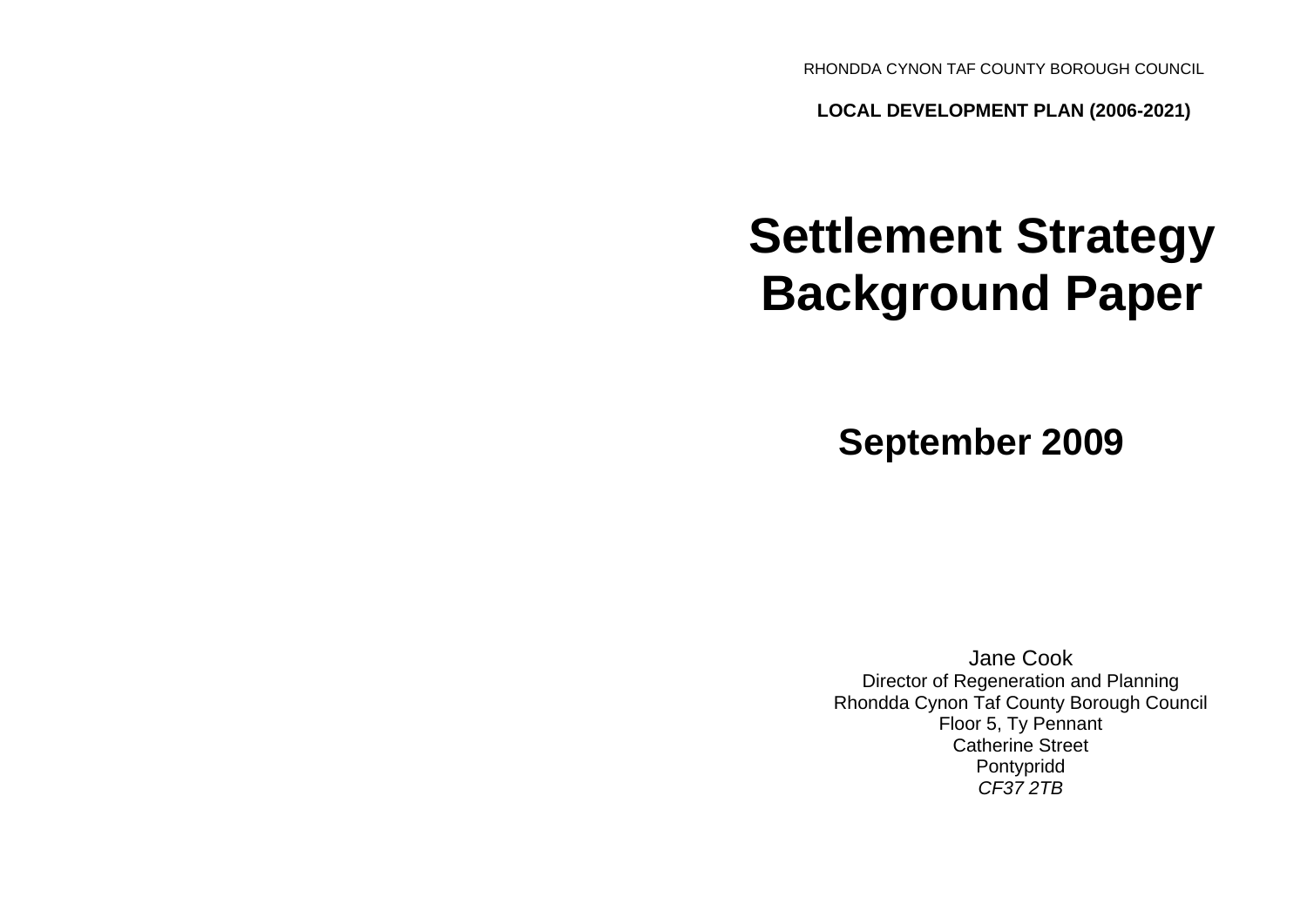# **Contents**

|                                                       | Page |
|-------------------------------------------------------|------|
| Introduction                                          |      |
| Context<br>- National Guidance<br>- Regional Guidance | 1    |
| <b>Preferred Strategy</b>                             | 2    |
| The settlement strategy in RCT                        | 3    |
| <b>Settlement Hierarchy</b>                           | 4    |
| <b>Principal Towns</b>                                | 5    |
| <b>Key Settlement</b>                                 | 6    |
| <b>Small Settlements</b>                              | 7    |
| <b>Settlement Boundaries</b>                          | 8    |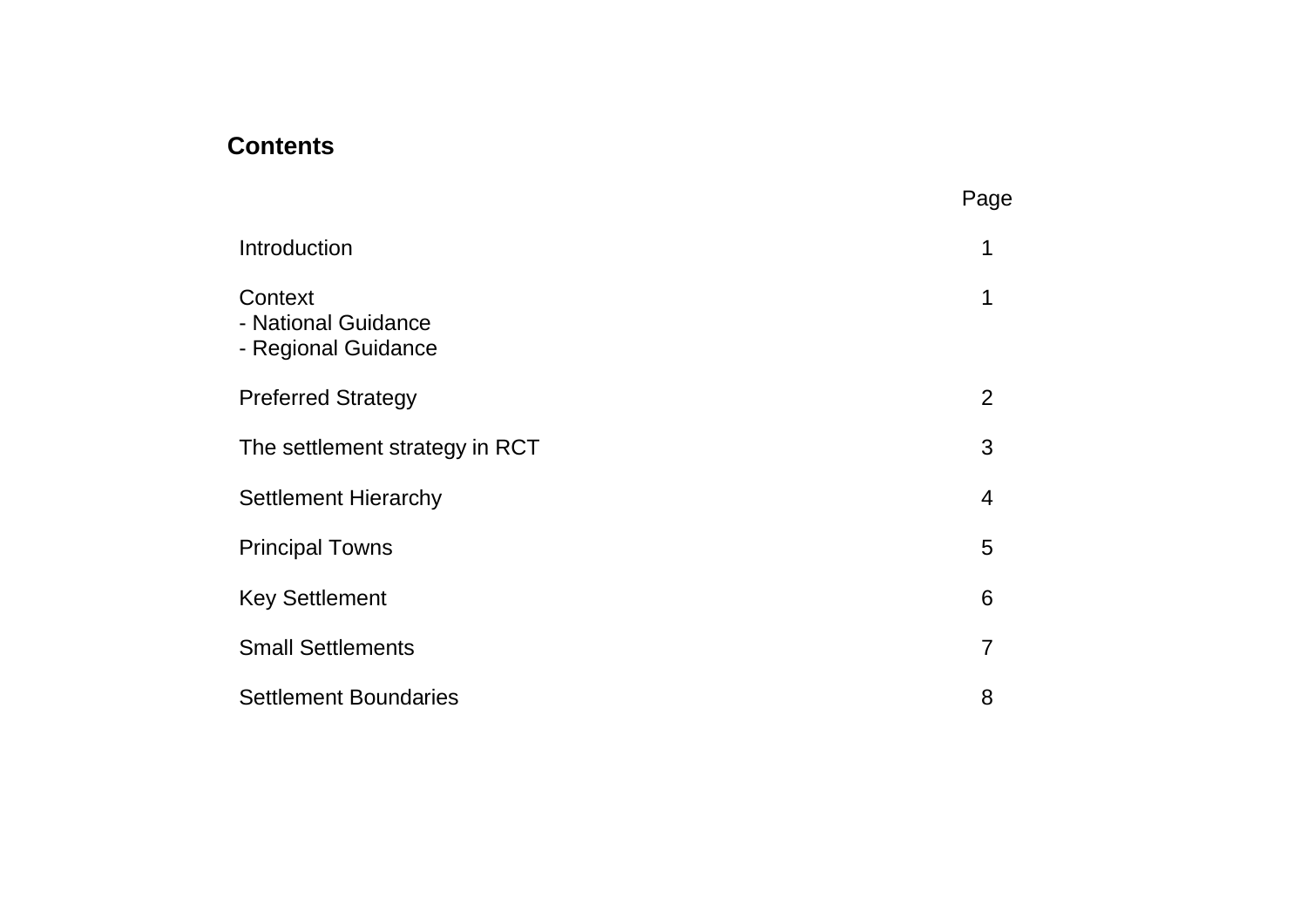#### **Introduction**

This paper will:

- Explain how the settlement strategy for the Local Development Plan (LDP), consisting of Principal Towns, Key Settlements and Smaller settlements was developed.
- Explain the role different settlements in the hierarchy will play in delivering the Preferred Strategy.
- Explain the development and role of the settlement boundaries in the strategy.

# **Context**

### **National Guidance**

# **People, Places, Futures - The Wales Spatial Plan (Adopted 2004 Updated 2008)**

The Spatial Plan process is exploring how the settlements in South East Wales should develop in the future to achieve its stated goals. 14 hub settlements have been provisionally identified as having a critical role to play in the success of the city-region. These are: Aberdare, Abergavenny, Barry, Blackwood, Bridgend, Caerphilly, Cardiff, Cwmbran/ Pontypool, Ebbw Vale, Llantrisant, Merthyr Tydfil, Newport, Chepstow, and Pontypridd. These settlements must be successful in their own right and, where appropriate, function

as service and employment hubs for surrounding settlements. These hubs will provide the central framework around which high capacity sustainable transport links will be developed. A wider range of facilities and services, which add to employment opportunities, should be delivered locally within the hub settlements to reduce the overall need to travel.

# **Regional Guidance**

## **Heads of the Valleys**

*Turning Heads… A Strategy for the Heads of the Valleys 2020' (June 2006)*

The Heads of the Valleys Strategy outlines a programme for regenerating the northern Valley areas of South East Wales. In Rhondda Cynon Taf the strategy area includes Treorchy, Treherbert, Ferndale, Mountain Ash and Aberdare, all of which are important settlements within the region, this is reflected in their position in the settlement hierarchy.

Aberdare is particularly highlighted as being an important settlement particularly due to its location close to the Brecon Beacons National Park and the A465.

In a recent report, only two towns within the Heads of the Valleys (Merthyr and Aberdare) were included in the list of the 700 most significant retail centres in the UK. These towns in the area need significant investment, as they are often rundown and offer little in the way of entertainment, cultural or leisure opportunities, which the strategy seeks to support.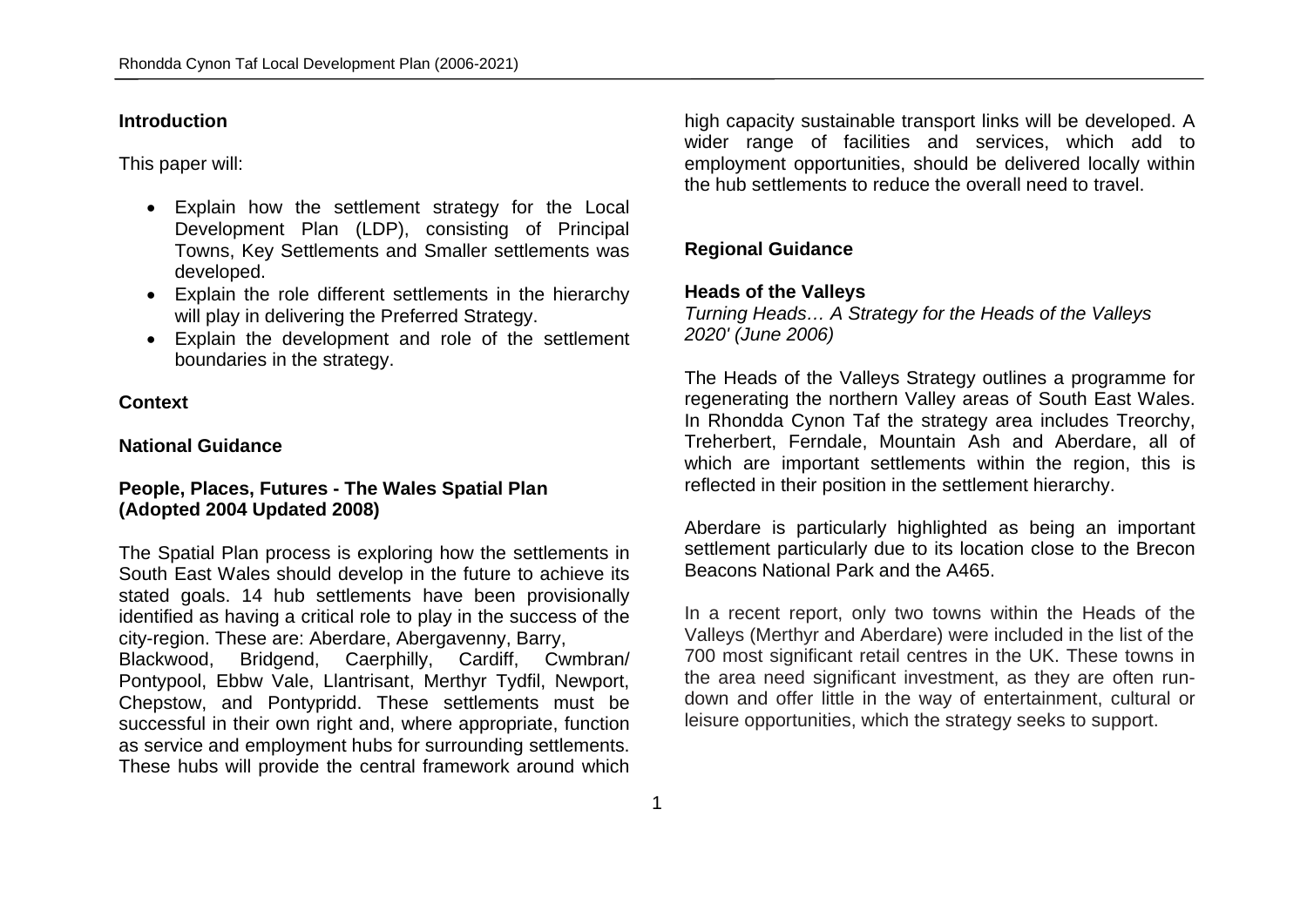#### **Preferred Strategy**

#### **How the Preferred Strategy was developed**

This Preferred Strategy Option emerged directly through community involvement and has the most community support.

The Rhondda Cynon Taf LDP strategy will provide the planning framework within which the Plan's objectives, policies and proposals are to be set. The strategy has been derived having regard to the national, regional and local policy context, social, economic and environmental factors, and the availability of land suitable for development and the unique characteristics of the County Borough. It is clear from an examination of these factors that Rhondda Cynon Taf is an area of great social, economic and environmental diversity.

In order to provide a geographical context for the different socio economic factors at work in Rhondda Cynon Taf and importantly define a strategy area boundary, consideration was given to the following:

- Demographic Factors,
- Housing Market, and
- Characteristics of Settlements

#### **Demographic Factors**

The population of Rhondda Cynon Taf has been subject to significant change over the last 30 years. The 1981 census showed the combined areas of Rhondda, Cynon Valley and Taff Ely as having a population of 244,800. The impact of changes in the labour market that resulted from the closure of operational coalmines during the mid 1980's meant that by 1991 the population had declined by 12,219 to 232,581. The 2001 census shows that that the population of Rhondda Cynon Taf had stabilised with a resident population of 231,946.

The apparent stability in the overall population of Rhondda Cynon Taf between 1991 and 2001, however, masks important variation in the population pattern within the County Borough. The 2001 census figures show clearly a decline in the population of 28 electoral wards and growth in the population of the remaining 24 wards.

The Welsh Index of Multiple Deprivation (IMD) published in 2005 identifies multiple deprivation at small area level for the whole of Wales. The index presents deprivation as being made up 7 distinct dimensions– income; employment; health; education; housing; physical environment; access to services. The IMD shows clearly the geographical spread of deprivation in Rhondda Cynon Taf. The northern part of Rhondda Cynon Taf showed a significant presence of deprivation in terms of income, employment, health, education, housing and access to services. The southern part of Rhondda Cynon Taf showed a significant presence of deprivation in terms of the physical environment.

#### **Housing Market**

An examination of recent house building trends in Rhondda Cynon Taf indicate clearly that there are geographical disparities in the housing market.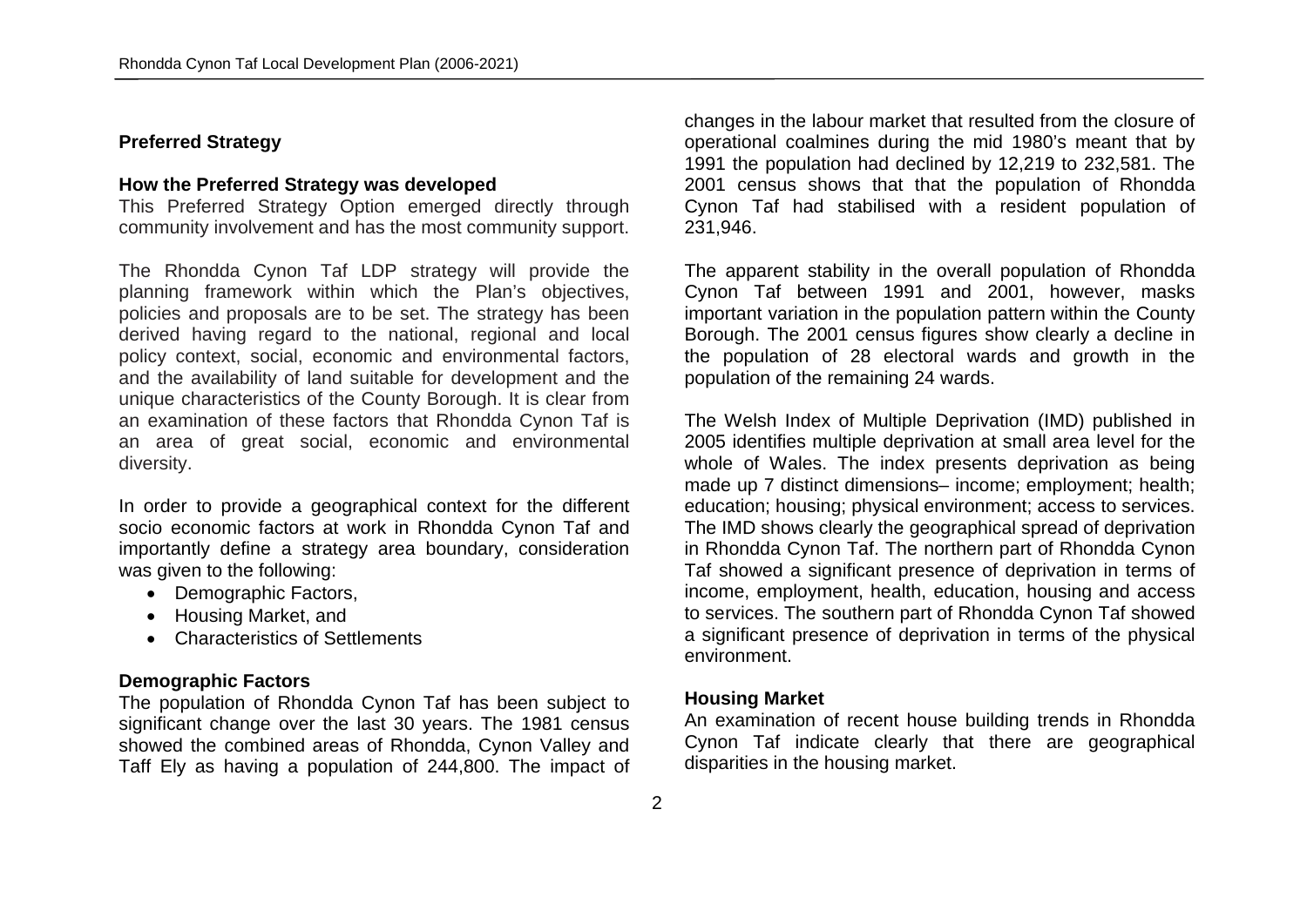The replacement Mid Glamorgan Structure Plan (1991–2006) identified a dwelling requirement figures for the 3 former local plan areas as follows;

| Rhondda      | 1,800 Dwellings |
|--------------|-----------------|
| Cynon Valley | 2,500 Dwellings |
| Taff Ely     | 7,400 Dwellings |

An examination of the house-building rate for the period 2001 to 2006 inclusive gives a clear insight into the trend in the housing market in Rhondda Cynon Taf. *Table 1* illustrates house-building rates for sites of over 10 units on a local plan basis

*Table 1: House Building Rates for 2001–06*

|             | 2001 | 2002 | 2003 | 2004 | 2005 | 2006 |
|-------------|------|------|------|------|------|------|
| Rhondda     | 12   | 13   | 13   |      |      | 33   |
| Cynon       | 72   | 68   | 70   | 60   | 42   | 50   |
| <b>Taff</b> | 425  | 399  | 646  | 433  | 502  | 200  |
| Total       | 509  | 480  | 729  | 500  | 544  | 283  |

Between 2001 and 2006 a total of 3,045 dwellings were constructed in Rhondda Cynon Taf. Of these 2,605 dwellings or 85% of new dwellings were constructed in the south of the County Borough.

#### **The settlement strategy in RCT - a Hybrid Strategy – Combined Growth / Local Needs Strategy**

A hybrid option was chosen to meet all the strategy objectives. It would encourage sustainable growth where it is achievable, yet at the same time in areas where potential for large scale growth is constrained, will allow for appropriate expansion of individual settlements, particularly where it can achieve regeneration aims.

It would allow development to accommodate local needs in selective locations would contribute to the viability of centres whilst larger scale development would increase retail catchments. By encouraging a balance of large-scale growth and additional smaller scale expansion there would be less pressure on more environmentally sensitive areas and more opportunities for phased and managed growth.

A spatial strategy that advocates a single approach would be inappropriate and fail to positively address the needs of the County Borough as a whole. The preferred strategy for Rhondda Cynon Taf will therefore advocate a different approach for development in the north and in the south of the County Borough. In doing so the strategy defines and explains the role that principal towns, key settlements and strategic sites will play in achieving the spatial objectives of the plan.

The LDP strategy will seek to promote sustainable regeneration for the County Borough as a whole. The strategy area will divide the Borough into two distinct parts: -

- Northern Strategy Area, and
- Southern Strategy Area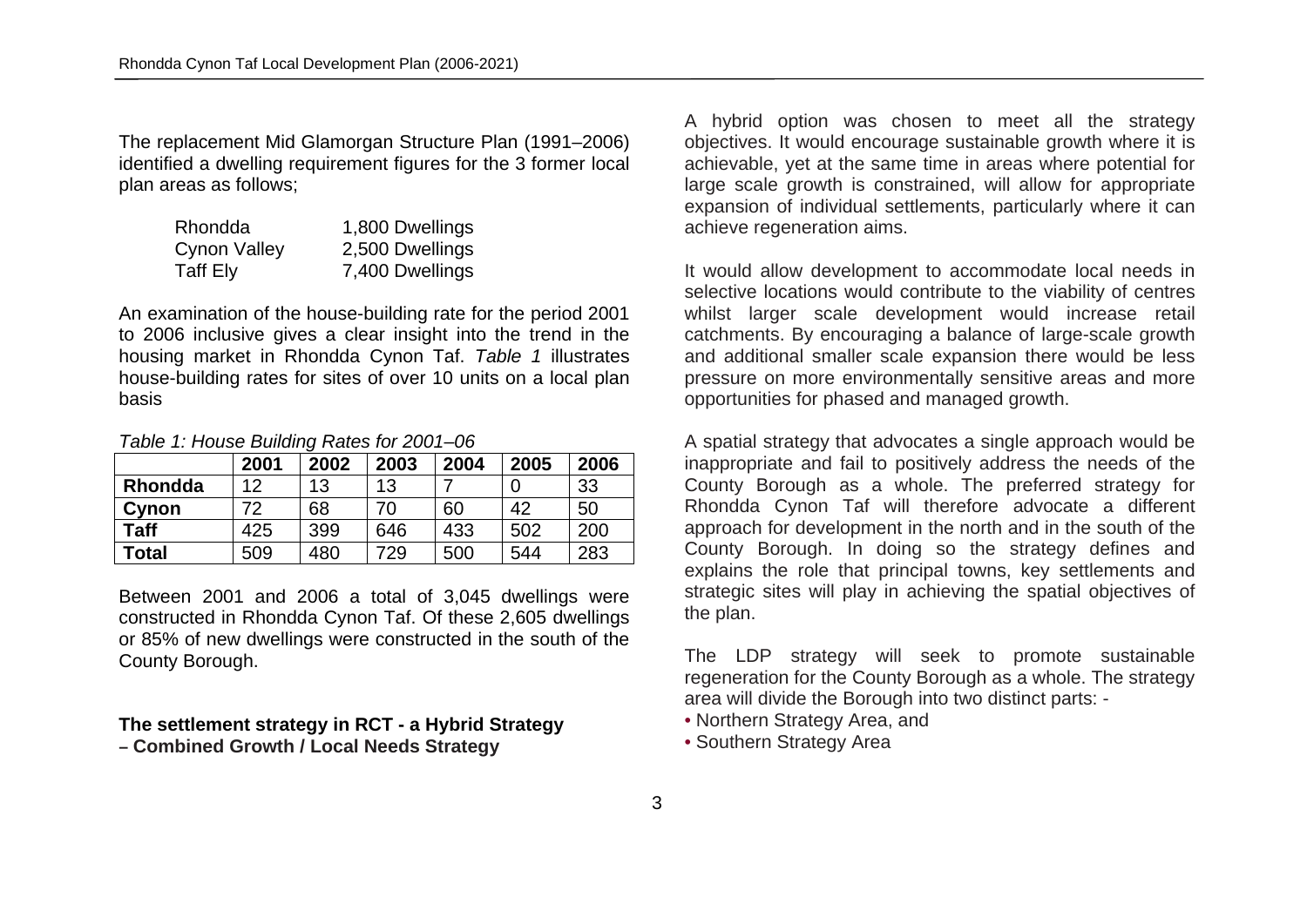For the purposes of the LDP, in the Northern Strategy Area the emphasis will be on building sustainable communities and halting the process of depopulation and decline. In the Southern Strategy Area the emphasis will be on sustainable growth that benefits Rhondda Cynon Taf as a whole.

#### **The North and South Strategies - Key Issues**

A detailed explanation of the development of the preferred strategy and process is contained in the Preferred Strategy Background Paper November 2007.

#### **Settlement Hierarchy**

#### **Roles of settlements in delivering the Preferred Strategy**

Settlements have a key role to play in delivering the Preferred Strategy. Our settlements currently serve a broad range of functions from providing daily essentials at a very local level to major regional educational and employment centres.

Within these areas the strategy recognises the important role principal towns and key settlements play in providing services of both local and county importance. Where possible, development will be focussed on the Principal Towns and key settlements of the County Borough in order to support and reinforce the important role these centres play as places for social and economic activity. For the purposes of the LDP strategy, principal towns are defined as Pontypridd, Aberdare and Llantrisant. These towns are important hubs for activity by acting as gateways for new investment, innovation and sustainable development.

The principal towns of Aberdare and Llantrisant are areas in which significant new housing; employment and retail development will be accommodated. Topographical constraints mean that significant growth will be difficult to accommodate within the principal town of Pontypridd. The emphasis in this area will be on consolidation and redevelopment. Land for residential development to accommodate the needs of the growing population of Pontypridd will be provided in the surrounding settlements of Church Village, Llantwit Fardre and Beddau.

Key settlements are geographically smaller and less strategically significant than the Principal Towns, nevertheless these settlements provide important services and act as centres for commercial and community activity. For the purpose of the LDP key settlements are defined as Tonypandy, Tonyrefail, Treorchy, Mountain Ash, Porth, Ferndale, Llanharan and Hirwaun. These key settlements will act as the focal point for growth in Rhondda Cynon Taf over the plan period. The settlements of Llanharan and Hirwaun are presently less significant than the other key settlements identified in the strategy. These areas are however, in excellent strategic locations and are capable of assimilating significant additional residential and commercial development.

The existing settlements of Rhondda Cynon Taf already play an important role in the Borough and already have established functions. The aim of the preferred strategy is to build on the roles of these settlements and continue to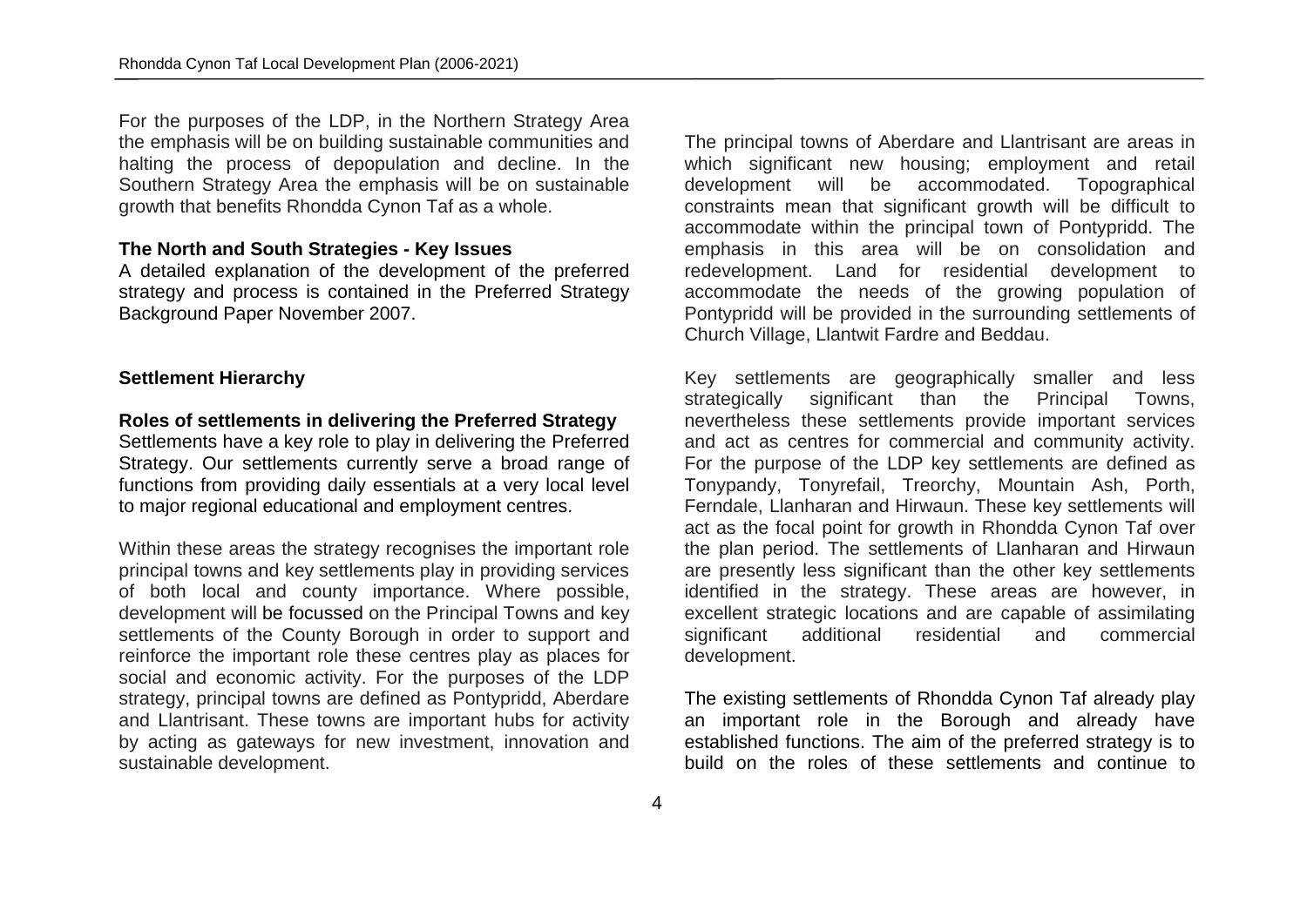support them to maintain and improve on the success they have achieved.

The Council undertook an assessment of the roles and functions of settlements. More detailed information including the results of the assessment can be found in the Roles and Functions Topic Paper (March 2008). This sought to provide a qualitative and quantitative understanding of settlements using empirical evidence. Using this assessment the Council identified 3 categories of settlements: Principal towns, key settlements and smaller settlements.

#### **Principal Towns**

A Principal Town is defined in this context as the highest order settlement in the settlement hierarchy. These are settlements of regional importance and have higher order services and facilities. They are hubs of activities with convergence of public transport, good infrastructure and are areas of high investment. The Principal Towns are also identified in the Wales Spatial Plan as important areas capable of assimilating regeneration and investment.

Three Principal Towns were identified in the Preferred Strategy in Aberdare, Llantrisant (including the Talbot Green area) and Pontypridd. In identifying these areas their characteristics and roles and functions were analysed which produced a hierarchy of settlements within the Borough. Principal Towns are those with higher order functions, have a range of services including professional and administrative, have a range of retail facilities, and are accessible through a

range of travel modes. They also act as a transport hub to the valleys and beyond.

Principal towns will play an important role in the delivery of the preferred strategy by creating areas in which significant new housing; employment and retail development will be accommodated. Topographical constraints mean that significant growth will be difficult to accommodate within the Principal Town of Pontypridd. The emphasis in this area will be on consolidation and redevelopment. Land for residential development to accommodate the needs of the growing population of Pontypridd will be provided in the surrounding settlements of Church Village, Llantwit Fadre and Beddau.

Principal Towns were identified by developing a methodology, which assessed the role and function of each settlement. The methodology focussed on services and facilities in the towns and also what role and function the settlement has in the hierarchy. Principal towns are those with higher order functions and services.

The selection of Aberdare, Llantrisant and Pontypridd was further supported by the Wales Spatial Plan, which identified these settlements as hub settlements. The plan aims to ensure that these settlements are successful in their own right and, where appropriate, function as service and employment hubs for surrounding settlements.

#### **Alternatives Considered**

During the designation of Principal Towns other settlements were considered. Principal Towns have to fulfill a role of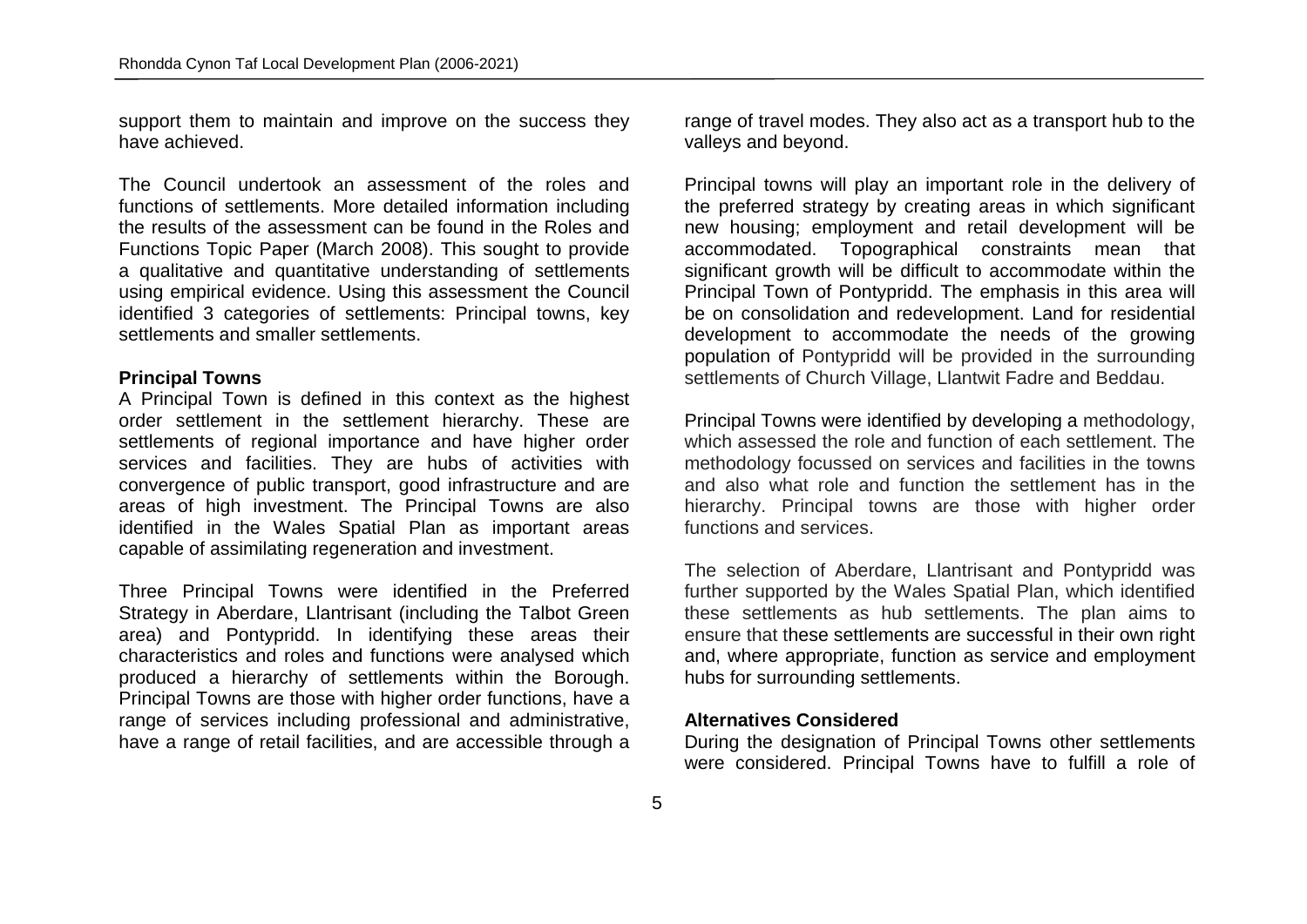serving a Regional area. They have certain higher order functions located within them in order to meet their role and function. Other settlements in Rhondda Cynon Taf whilst being important and serving a certain function, only three settlements possess the services, functions and strategic location to be called a Principal Town.

Principal Towns should have good transport links across the area to encourage new investment. Along with this public transport links to the wider borough and wider region have to be sufficient to allow people to travel by different modes of transport. It is also important that there is land available within or near Principal Towns for expansion and new development within these areas.

All of the major settlements were looked at and analyzed in this way in order to make sure the correct settlements had been selected.

#### **Key settlements**

A key settlement is geographically smaller and less strategically significant than a Principal Towns, nevertheless these settlements provide important services and act as centres for commercial and community activity. Key settlements will act as the focal point for growth in Rhondda Cynon Taf over the plan period.

The settlements of Llanharan and Hirwaun are presently less significant than the other key settlements identified in the strategy. These areas are however, in excellent strategic locations and are capable of assimilating significant additional residential and commercial development.

Key settlements will play an important role in the delivery of the preferred strategy by providing support for Principal Towns and servicing a local area. Development will be focussed on these settlements, as they are already sustainable and thriving centres within the Borough.

The key settlement centres of Rhondda Cynon Taf are expected to act as district retail centres, where the emphasis will be on convenience shopping with an element of day-today comparison shopping. Key settlement status also relates to the population size of a settlement as well as its function.

Key settlements were identified by the services and facilities that exist in them.

The services that define a key settlement include:

- The availability of a school (primary and secondary);
- The availability of a Post Office service;
- The Proximity to an 'A' classification road highway network; and
- Frequent public transport (train and bus services).

The facilities that define a key settlement include:

- A convenience store:
- A GP Practice:
- A3 Use (A public house; Restaurant, Takeaway);
- A Place of Worship; and
- A Public Library.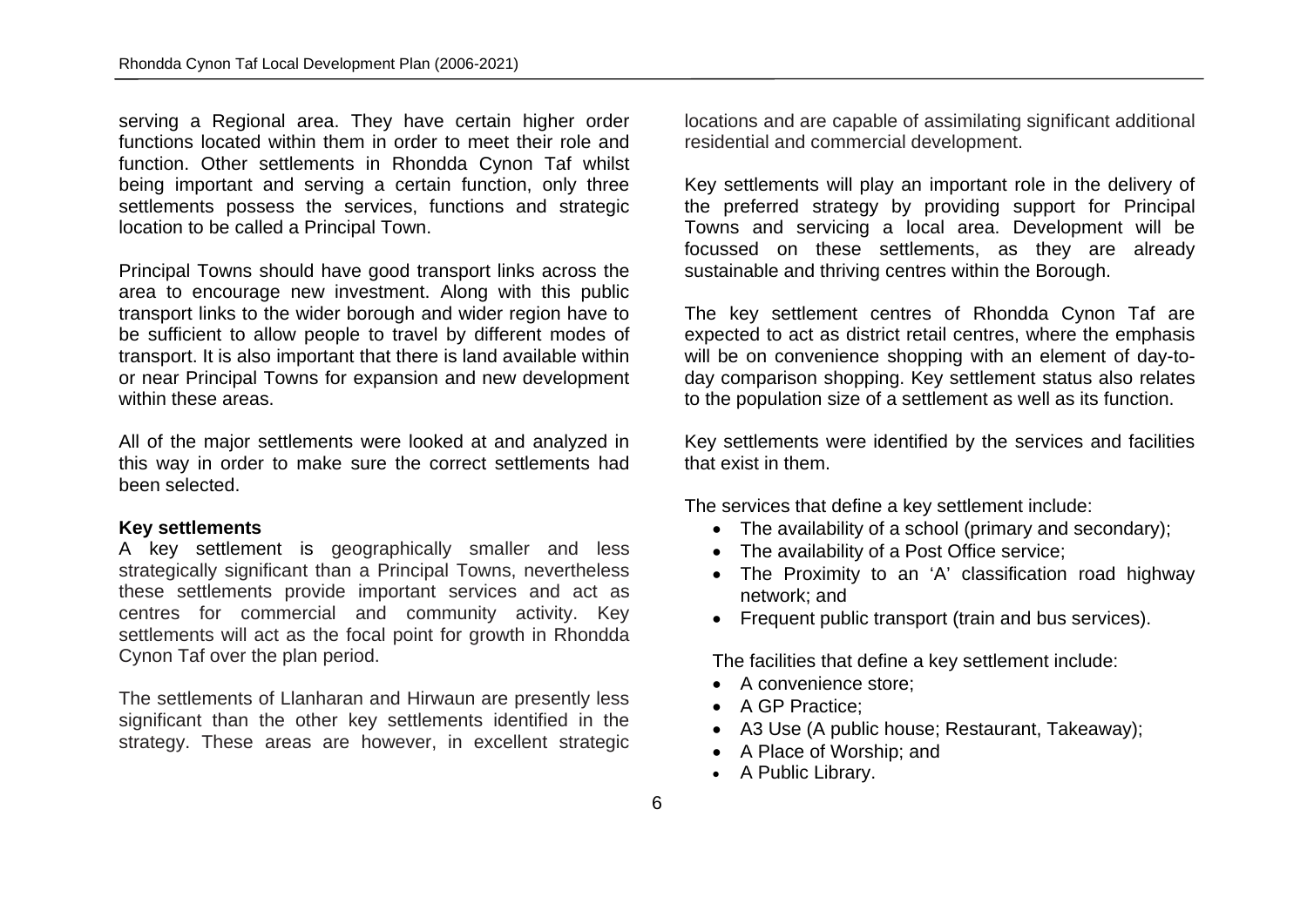#### **Smaller settlements**

Smaller Settlements are defined as local and neighbourhood centres, which provide local retail and services such as convenience goods, primary schools to local areas. They provide the 'top-up' shopping, which supports the key settlements.

Smaller settlements will play an important role in the delivery of the Core Strategy by meeting the following objectives:

- Protecting, where appropriate, their role as local employment centres by safeguarding sites that provide opportunities for local businesses to develop and expand; and
- To retain and reinforce their role in helping to meet the needs of local communities by preventing the loss of existing facilities and services, and allowing for appropriate provision of additional facilities and services.

The focus of development in local and neighbourhood centres should be assisting re-use and small scale provision of new development. Such developments could include the re-use of existing buildings for appropriate forms of employment or community facilities.

In identifying Smaller Settlements, the settlements that were rated 'poor' were deemed to be unsustainable, in unsustainable locations for new development, with low levels of community facilities. Therefore settlement boundary was not identified around those settlements. The settlements without a settlement boundary are Blaencwm, Coed-Ely, Groesfaen and Talygarn. Previously Blaencwm had been considered as a part of Treherbert, however, its physical separation from the settlement would mean that to allow Blaencwm to grow further would exacerbate unsustainable patterns of development.

#### **Position of towns in hierarchy**

There are iterative relationships between the preferred strategy and the settlement strategy. The strategy is informed by settlements in the Borough, and the delivery of the strategy is dependent on the roles settlements play and how they will develop over the plan period.

Empirical identification of Principal Towns, key settlements and smaller settlements means that the settlement strategy is not intended to favour one settlement over another. It is not selecting one potential growth area over another; rather it is providing an understanding of roles settlements can play and potential to develop over the plan period. Availability of developable land for example is an important consideration.

On this basis a principal town is not 'better' than a key settlement, or the lack of a Principal Town in an area does not signify an intention by the Council to not seek development in an area. The LDP will allow consideration of proposals across the entire plan area. In principal, proposals including significant proposals, that support the delivery of the strategy and are appropriate forms of development will be supported in key settlements and elsewhere.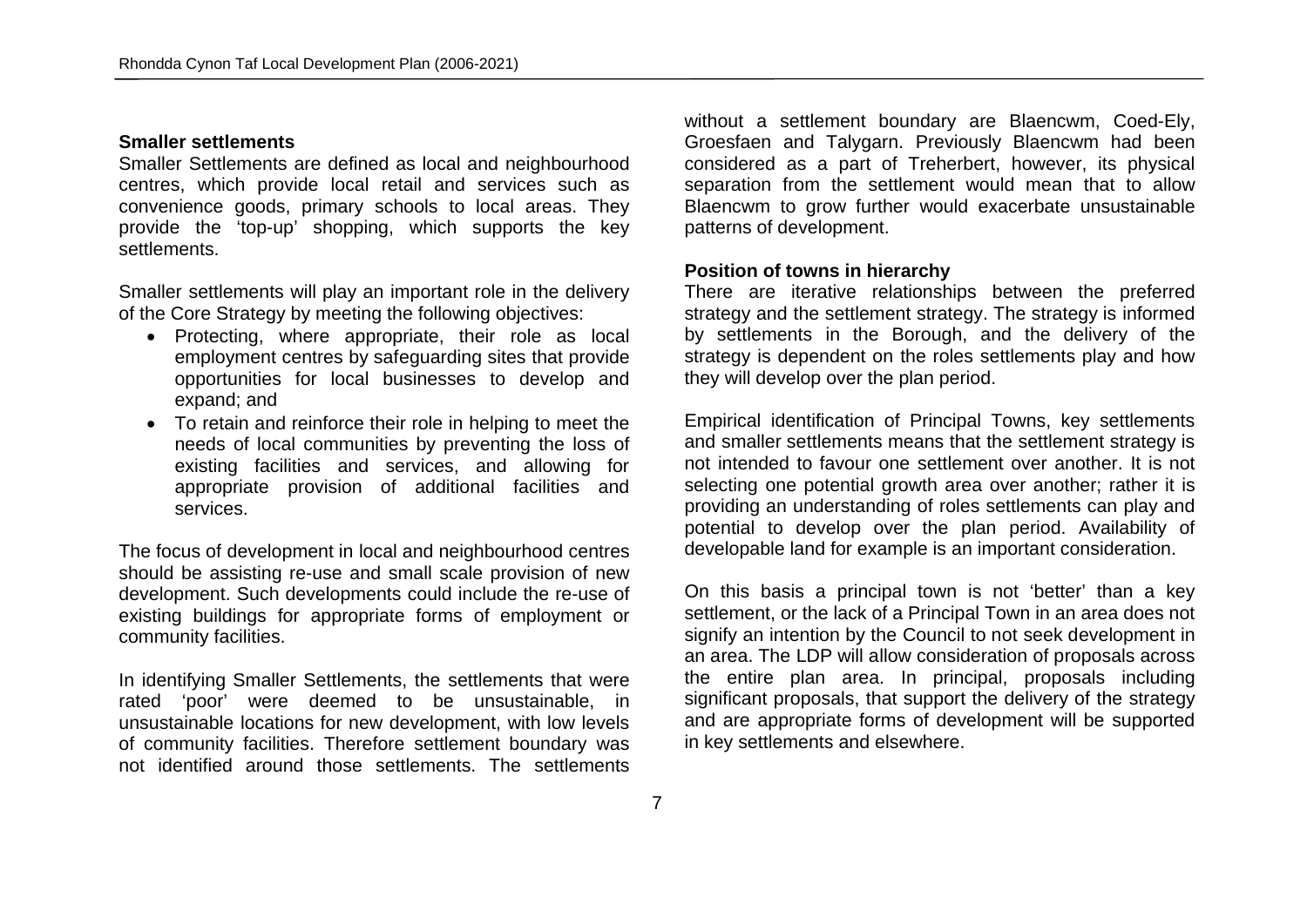# **Settlement Boundaries**

#### **Purpose of settlement boundaries**

Residential settlement boundaries provide certainty for members of the public and developers about the development limits of urban areas, they maintain the integrity and character of towns and villages and protect the countryside from incremental urbanisation. The LDP aims to restrict the development of new dwellings outside the urban areas of the authority. The Borough currently has three separate local plans with three different policy areas but the introduction of a new Plan will now require the authority to produce new policy boundaries for the borough.

#### **Definition of settlement boundaries**

The LDP will employ a different approach to the application of residential settlement boundaries in the Northern and Southern strategy areas. In the Northern Strategy Area, except the Principal Town of Aberdare, development will be permitted within and, where appropriate, adjoining defined residential settlement boundaries. In the Southern Strategy Area development will only be permitted within defined boundaries. This approach recognises the important role that development of small sites play in ensuring the provision of new housing in the Northern Strategy area. Development will not be permitted in either the Northern or Southern Strategy Areas in small settlements that do not have defined residential settlement boundaries.

#### **Starting point - Where did the sites come from?**

In September 2005 the authority wrote to potential landowners, identified agents and developers giving them the opportunity to identify and promote any areas of land they considered suitable for residential or commercial development. The deadline for the submission of sites for inclusion in the LDP process was 31<sup>st</sup> August 2006.

The authority also asked for any sites outside the existing settlement boundaries of the County Borough, as identified in the authority's three local plans, to be brought forward for consideration and possible inclusion within the settlement limits.

#### **Classification**

Sites of less than 0.3 of a hectare had not been considered as part of the Candidate Site assessment process but were instead considered when the Council undertook the process of defining residential settlement boundaries.

There are four settlements in the borough that have no designated settlement boundaries in the Deposit Draft LDP, Blaencwm, Talygarn, Groesfaen and Coed Ely. These settlements were omitted from the list because they fail to provide basic local services and therefore are considered to be unsustainable locations for new residential development.

#### **Methodology**

*Deposit plan*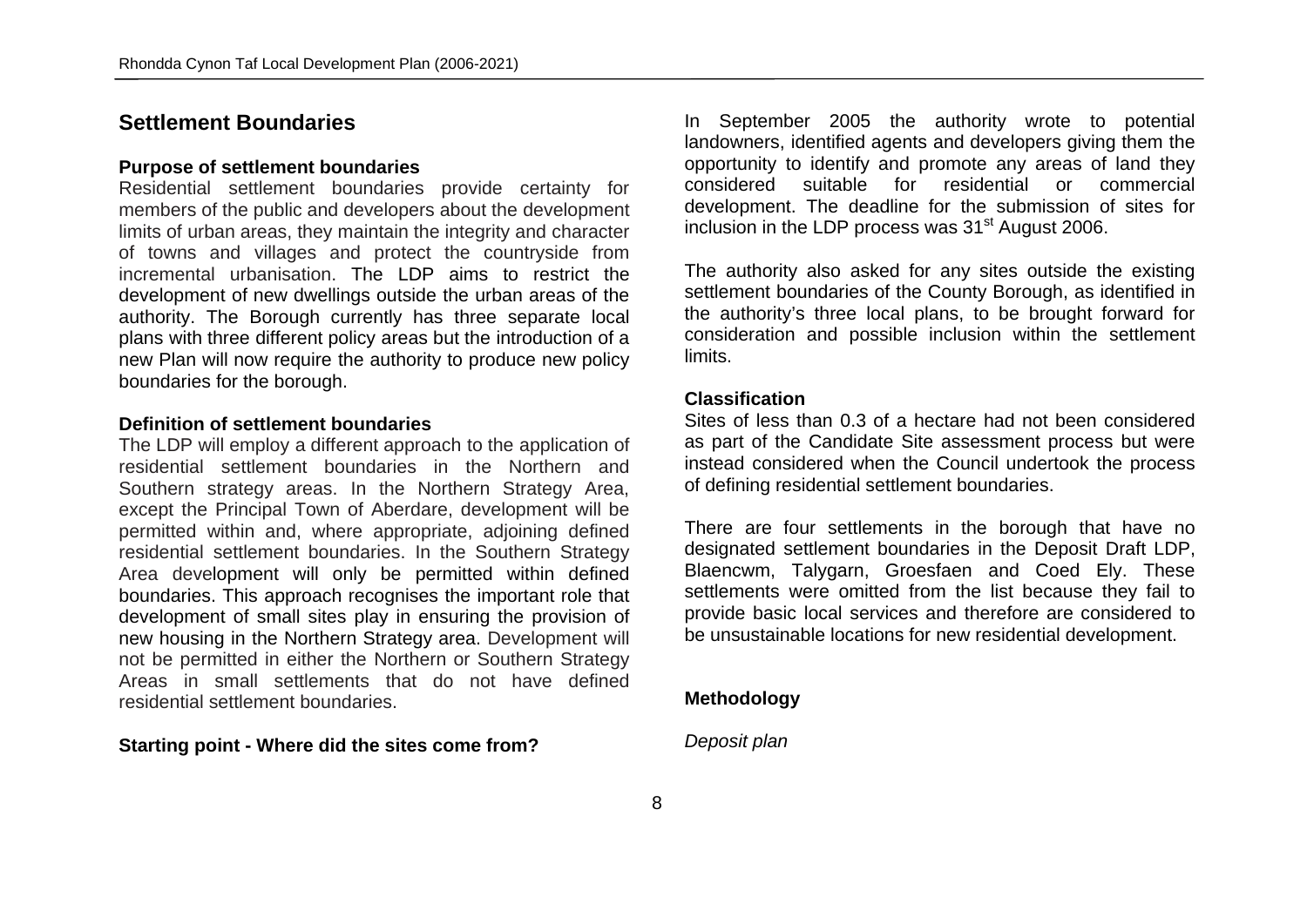The methodology employed for the Settlement Boundary Review required consideration of the relationship between the candidate site and the existing urban area.

The Settlement Boundary Review has assessment criteria that are similar to that of the first stage Candidate Site Assessment methodology. The issues assessed under the methodology included the current use and condition of a site, its topography, and its relationship with adjacent land uses, access and other possible constraints that would prevent any development of a site. The assessment determined whether or not the site should be included in the urban area or considered to be part of the countryside.

Candidate Sites adjoining the existing settlement boundaries that were approved for housing allocations were included within the new settlement boundary. Previous housing allocations that were considered suitable to be carried forward into the new LDP were also included inside the boundary.

With regard to the strategic sites of each strategy area, the settlement boundaries were extended to encompass areas of each site that were allocated for residential use.

#### *Alternative sites*

From the site allocation representations that were submitted during the Deposit Plan Consultation, 103 amendments to the settlement boundary were identified. Some of these sites were previously settlement boundary sites that were assessed during the original settlement boundary review. The remaining sites were new requests to amend the settlement boundary.

The sites were assessed using the same Settlement Boundary methodology used at the Pre-deposit Plan stage. From the list of 103 sites, only 7 amendments to the settlement boundary were recommended.

#### **Planning applications**

While reviewing the settlement boundaries of each Local Plan area, extant planning permissions for residential developments adjacent to the boundaries were identified.

Sites with extant planning permission within the last five years were included with the boundaries, as the principle for development of these sites has been approved by the Council.

Since the previous Pre-Deposit Plan settlement boundary review, there were instances where planning applications had been approved on Alternative Sites that were seeking settlement boundary amendments. For consistency, the sites with extant planning permissions were also taken inside the settlement boundary and the Alternative Sites were approved.

#### **Anomalies**

At the Alternative Site Consultation stage the Council originally advertised the Mountain Ash Hospital site in Part A of the Alternative Site Register as a 'New Site' for residential